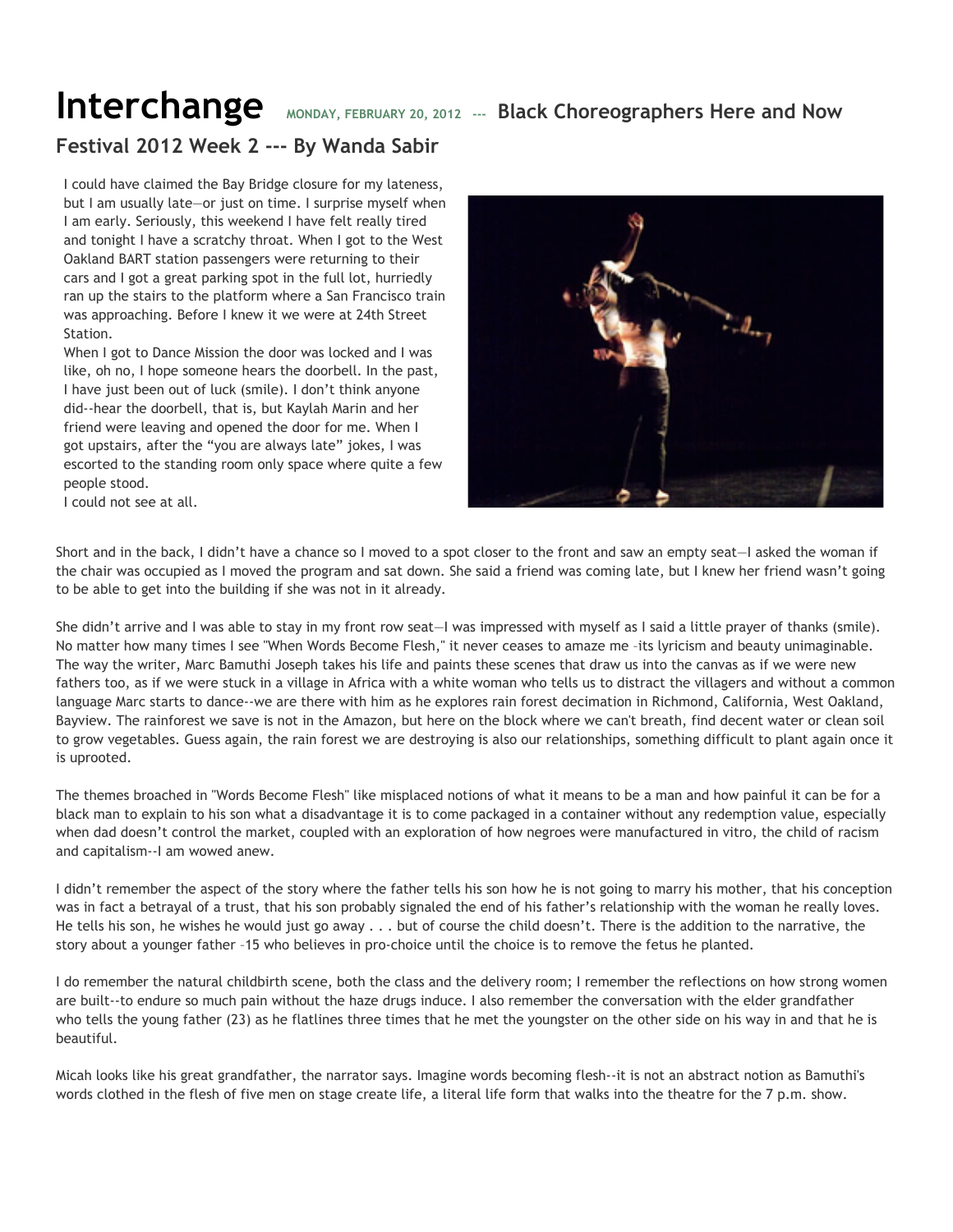Flesh is real.

Okay, I am writing in abstractions now--the vévé is not on the theatre floor as it was in the first production of Words or one of the productions. The reference to the illustration of the creation myth might pass over the head of the uninitiated, but that's okay. Words is a study, which is another lesson this story tells. The idea that one's cosmology is fixed or neocolonial dish served on a palate from different shores is contested in Words Become Flesh--this story, this specific story is about a young father, but within the story of conception and attitude switches and second chances and youth, the indelible experience of life--its creation and destruction is hope for the parents too, in this case the new father.

The narrator holds the brushes --he faces the easel, and the painting he is erasing as he looks for a truer likeness is the mirror mirror journey new parents often experience as one frivolous act becomes a lifelong commitment.

The man the character becomes is a better man based on the thoughtfulness Words induces. He is a better man, note not perfect, but better, because he thinks about what he has done and then what he has to do. Conception is a journey, Words teaches us, a journey that doesn't end with the child's birth. The relationship between parent and child is flesh (this physical container) and beyond that--it is an opportunity to be a better citizen in this flesh one might have taken for granted prior to the responsibility of parenthood.

It is atonement or it can be.

The hip hop notion of love: fast and furious and the father's advice to his son to slow it down and listen better to the women or girl's cries, which in retrospect he says might have been cries for help or cries of pain, rather than pleasure, is also one of many poignant moments in the story.

Typical Bamuthi –Words Become Flesh, with its cast of 5 actors: Khalil Anthony, Dahlak Brathwaite, Daveed Diggs, Michael Wayne Turner III, B. Yung, and a DJ, Dion Reiner-Guzma, was magnificent closing night (afternoon). It was an experience, a theatrical experience, that few could pull off, but Marc Bamuthi Joseph does so well—take his personal experience and realize its broader application –his story, like Eve Ensler's "Vagina Monologues"—make the facets of the stone a face in the saga, makes the whole a bit easier to digest because the audience can place the experience in several bodies instead of one. Marc's story is one man's journey, as with Eve the monologues are many voices distilled.

Parenting like sex is a universal story.

The choreography and lighting and music—hip hop, the men adept at speaking and dancing at the same time, the work the place between theatre and dance performance, is superb as well.

What a perfect balance the closing weekend of performances of the male centered work: When Words Become Flesh, to have the evening performances feature women choreographers, strong women choreographers whose works looked at women's stories whether that was Naomi Diouf's "Mah Wey" which looks at "Women and War to Mapassa/ONE" with Headmistress, Amara Tabor-Smith and Sherwood Chen and Pablo Lázaro, which looks at the separation of the male and female and what it might take to reunite the two aspects of the whole being once again.

"Evolution of a Secured Feminine" (2007) choreographed and performed by Camille A. Brown, set the tone for the evening with her sassy character, eyes shielded by the jaunty tip of her hat, costume a combination of tails and tux—the set initially a circle of light, then a chair in that moving beam. She said during the Q&A that using the voice of Betty Carter, Ella Fitzgerald, and Nancy Wilson, she allowed the story to unfold of a woman who refused to allow herself to stay bound to circumstances beyond her control whether that was infidelity of boredom. This character is free, not without heartache, but certainly without regret.

Raissa Simpson's Shoulder, as in strong shoulders. . . the kind one wants to lean on or lay one's head upon, was a beautiful duet which began similar to "Mapassa/ONE"—in the shadows, the two dancers on the floor in the dark. Breton Tyner-Bryan and Olutola Afolayan –strong physically, with powerful presence on stage embodied what the choreographer explained, the genesis of black women political presence, whether that was Shirley Chisholm, first woman candidate for president or Angela Y. Davis. From the "Depth of My Inner Sole," Dormeshia Sumbry-Edwards work which she said closing night was all improvisational. We started out in the dark . . . listening to the rhythm of the dance steps. One knows intellectually that tap is musical, but unless one is made to use other senses than sight, the musicality of the medium us often overshadowed by our dependence visual clues.

There was live drumming, Ajayi Lumumba Jackson played drums and then with "Mapassa/ONE" he played bass clarinet and percussion.